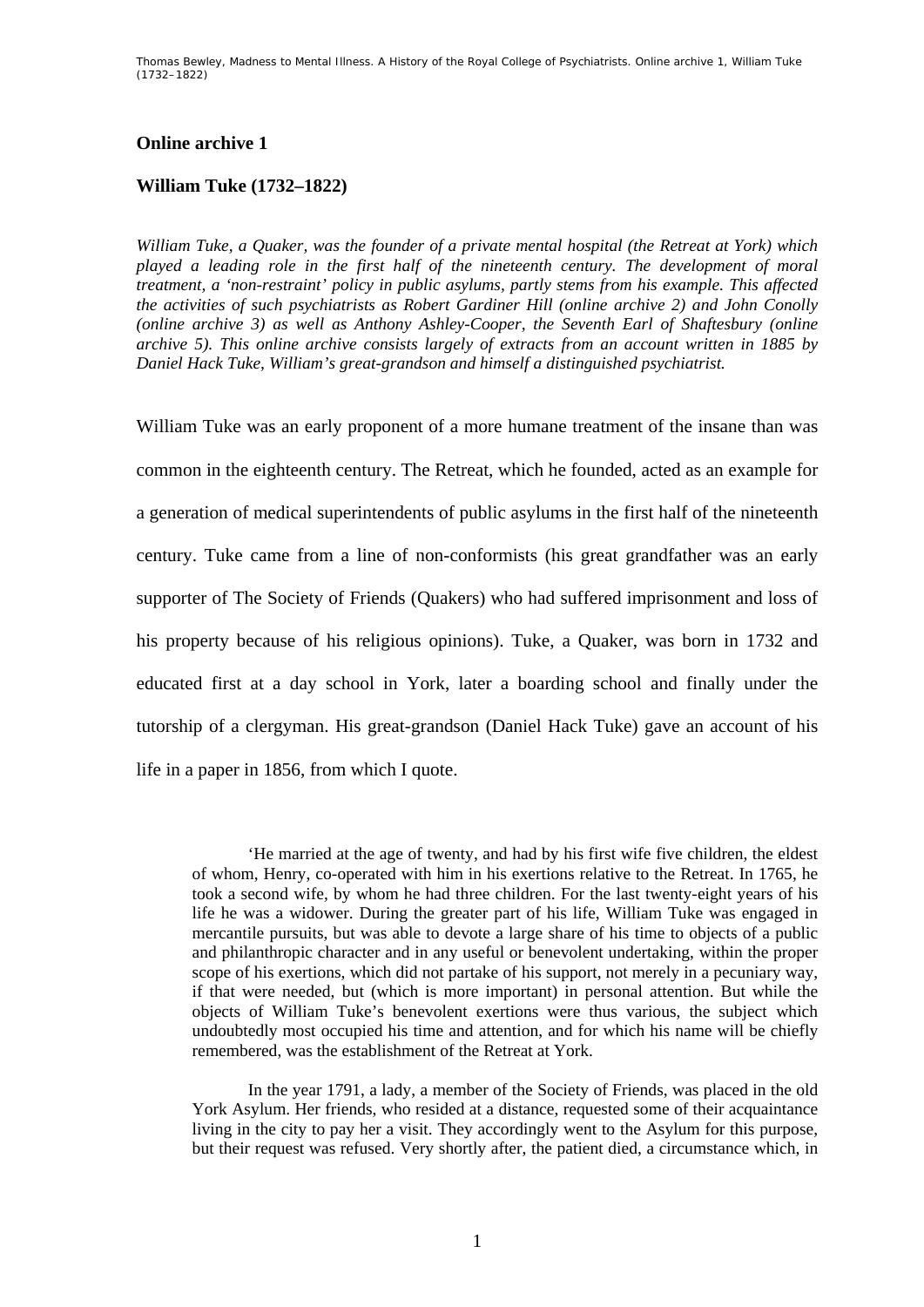connexion with the conduct of the asylum authorities altogether, excited considerable suspicion, and led William Tuke to feel very strongly the want of an institution for the insane, in the management of which secrecy should be wholly done away with, and which the friends of the patients might therefore regard with confidence. It appeared to him that this want might be supplied, and his idea carried out into practice, by a Society which had already exerted itself on behalf of other suffering and neglected classes of the human race.

In the spring of the year 1792, William Tuke made the memorable proposition to a meeting of the Society of Friends held in York, that it should have an institution under its own control, for the care and proper treatment of those who '*laboured under that most afflictive dispensation – the loss of reason'*. But the proposition was far from meeting, in the first instance, with a cordial response. Some of the speakers denied the want of any such institution; others maintained that it was entirely out of the province of such an assembly to enter into a consideration of the subject; and the greater part manifested (what might naturally have been expected) little acquaintance either with the extent to which insanity existed, or with the actual condition of the insane. A small number, however, including his eldest son, and the well-known grammarian, Lindley Murray, warmly seconded the proposal. At the subsequent conferences on the subject much fresh evidence, which had been collected, was earnestly put forward, and at length the non-contents were satisfied, and allowed the following resolution to be carried: '*That in case proper encouragement be given, ground be purchased, and a building be erected sufficient to accommodate thirty patients, in an airy situation, and at as short a distance from York as may be, so as to have the privilege of retirement; and that there be a few acres for keeping cows, and for garden ground for the family, which will afford scope for the patients to take exercise when that may be prudent and suitable' –* a resolution which indicates, very clearly, the enlightened benevolence of its authors. This was also evinced by the name proposed for the establishment – "The Retreat" – by which it was "intended to convey the idea of what such an institution should be, namely a place in which the unhappy might obtain a refuge; a quiet haven in which the shattered bark might find the means of reparation, or of safety.' A circumstance may here be related which is of interest, inasmuch as it materially strengthened William Tuke's endeavours to ameliorate the condition of the insane. When turning his attention to the subject, he visited St. Luke's Hospital, in the hope of obtaining information, but was afresh impressed with the necessity of some such institution as the Retreat, by what he witnessed there. He saw the patients miserably coerced, not from intentional cruelty, but from a conviction of the superiority of such a course of treatment over any other. Among them was a young woman, whose condition especially arrested his attention, and excited his compassion. She was without clothing, and lay in some loose, dirty straw, chained to the wall. The form of this unhappy patient haunted him afterwards, and redoubled his exertions, until his plans were carried into practical effect.

The success of the best plans depends, however, upon the execution. He had hoped to have found among his numerous friends some one (we may say like himself) devoted to the good of man, and who having leisure for such an engagement would have taken upon him the voluntary and gratuitous superintendence of the establishment. Such a superintendent, he thought he had found in a brother-in-law, who had just retired from medical practice, and who entered into the project with much interest. He consented to take the office, at least temporarily, and was in the institution at its opening; but in about two months he was removed by death. The founder looked around among his friends for a suitable successor, but not finding one ready for the engagement he agreed to undertake the office himself till a substitute should be found, and for nearly twelve months he had the immediate management of the young establishment upon him. This opportunity for close